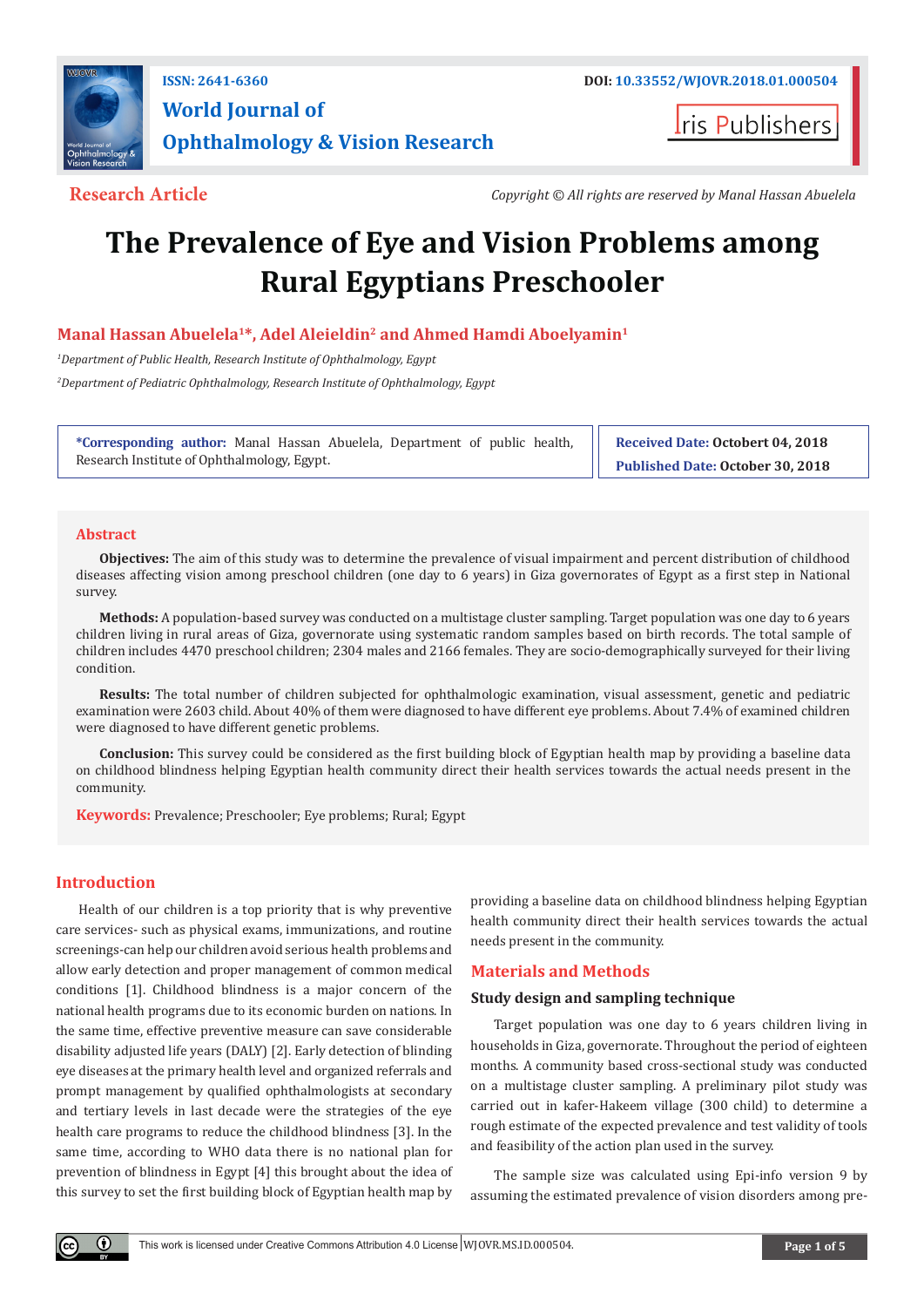school children was 0.1%. The confidence level was 95%. According to the population census of 2006. The calculated sample size was 1840. Eight villages were selected by simple random technique, and then children were selected systematically from birth records in the health units after exclusion of deaths and those who are not actual residents of the selected villages to obtain names and addresses.

#### **Data collection**

Data were collected through personal interview with mothers of the selected children after taking their consent for participation during household visits. They were asked to fulfill a specially designed questionnaire that included different items about : 1. socio-demographic; Child :name, age, birth date, gender, previous eye complaint, Parents: ages, level of education and their occupation, number of offspring, number of inhabitants/household, Brothers' and sisters' ages, gender, presence of eye complaint of all who were 6 years old or less at time of survey. 2. Home environment data; type of building material, numbers of rooms per house, window space, home ventilation, exposure of rooms and bed dressing to sunlight, water supply, sewage disposal and presence of animals and/or birds. 3. Health services; availability, accessibility, type, presence of an ophthalmologist in that villages, their attitudes and traditions in the presence of eye complaints.

#### **Full pediatric and ophthalmologic examinations**

All children were subjected to full clinical examination and provision of care that was carried out in the health units at the selected villages by specialized doctors in the field of visual assessment, ophthalmology, genetics, pediatrics. About 75 preschool children were examined/ visit. Screening of each village took 6 clinical visits. Referral of cases who needed further investigations and /or interference in research institute of ophthalmology. Various screening tests that were used to identify visual impairment among children. These tests include visual acuity tests, stereo-acuity tests, the cover-uncover test, and the Hirschberg light reflex test (for ocular alignment/strabismus), as well as the use of auto-refractors (automated optical instruments that detect refractive errors).

#### **Statistical Analysis**

A computerized database for survey data was developed. Eighty-two fields of information were recorded for each child. Data entry and statistical analysis was carried out using SPSS (Statistical Package for Social Science) version 18. Spot-checks and re-checks on sample data were conducted by supervisors for quality control. Both descriptive and analytical statistics were performed. The data analysis began with calculation of frequencies and percentages of the variables of interest. Linear regressions were then carried out to determine the most important predictors of ophthalmic diseases. Statistical significance was assessed at 5% level.

#### **Result**

The total sample of children included 4470 preschool children; 2304 males and 2166 females (Table 1). They were socio-demographically surveyed for their living conditions (Table 2). The characteristics of the studied sample are given in Table 1. Two thousand, six hundred and three children were subjected for ophthalmologic examination, visual assessment, genetic and

pediatric examination, who constituted 58.2% of the total sample included in our study (Figure 1). About 40% of them were diagnosed to have different eye problems (Table 3). The number of children referred to the ophthalmologists at RIO specialized ophthalmic clinics for further assessment was 156 (15%) of diagnosed cases (Figure 2) (Figure 3). Seventy-five (7.2%) of diagnosed children to have different eye problems kept their appointment. About 7.4% of those children subjected for clinical examination were diagnosed to have different genetic problems. About 22% of them were diagnosed to have different pediatric health problems. On Linear Regression analysis it has been found that: low level of mother education, low home cleanness and unavailability of ophthalmic specialist are predictors of eye infections of the examined children (P-values are 0.001, 0.002 and 0.003 respectively). While older aged children (P<0.001) and unavailability of ophthalmic specialist (P=0.002) are predictors of refractive errors. There is a direct significant relationship between occurrence of strabismus, errors of refraction and incubation with  $0_{2}$  supply (P-value = 0.024 and 0.032 respectively).

|                                         | N <sub>0</sub>                          | $\frac{0}{0}$ |  |  |  |
|-----------------------------------------|-----------------------------------------|---------------|--|--|--|
| Gender                                  |                                         |               |  |  |  |
| Males                                   | 2304                                    | 51.5          |  |  |  |
| Females                                 | 2166                                    | 48.5          |  |  |  |
| Age Groups                              |                                         |               |  |  |  |
| $<$ 3 months                            | 225                                     | 5             |  |  |  |
| 3-6 months                              | 149                                     | 3.3           |  |  |  |
| 6-12 months                             | 305                                     | 6.8           |  |  |  |
| 1-2 years                               | 881                                     | 19.7          |  |  |  |
| 2-3 years                               | 685                                     | 15.3          |  |  |  |
| 3-4 years                               | 735                                     | 16.4          |  |  |  |
| 4-5 years                               | 660                                     | 14.8          |  |  |  |
| 5-6 years                               | 830                                     | 18.6          |  |  |  |
|                                         | <b>Employment Status of Fathers</b>     |               |  |  |  |
| Yes                                     | 4272                                    | 95.6          |  |  |  |
| No                                      | 198                                     | 4.4           |  |  |  |
|                                         | <b>Employment Status of Mothers</b>     |               |  |  |  |
| Yes                                     | 272                                     | 6.1           |  |  |  |
| No                                      | 4198                                    | 93.9          |  |  |  |
|                                         | <b>Level of Education among Fathers</b> |               |  |  |  |
| Illiterate                              | 1408                                    | 31.5          |  |  |  |
| Basic education                         | 1044                                    | 23.4          |  |  |  |
| Secondary                               | 1558                                    | 34.9          |  |  |  |
| High (University)                       | 460                                     | 10.3          |  |  |  |
| <b>Level of Education among Mothers</b> |                                         |               |  |  |  |
| Illiterate                              | 1408                                    | 31.5          |  |  |  |
| Basic education                         | 1044                                    | 23.4          |  |  |  |
| Secondary                               | 1558                                    | 34.9          |  |  |  |
| High (University)                       | 460                                     | 10.3          |  |  |  |
| Accessibility of Health<br>Services     | 3838                                    | 85.9          |  |  |  |
| Yes                                     |                                         |               |  |  |  |
| No                                      | 632                                     | 14.1          |  |  |  |

Citation: Manal Hassan Abuelela, Adel Aleieldin, Ahmed Hamdi Aboelyamin. The Preva[lence of Eye and Vision Problems](http://dx.doi.org/10.33552/WJOVR.2018.01.000504) among Rural **Page 2 of 5** Egyptians Preschooler. W J Opthalmol & Vision Res. 1(1): 2018. WJOVR.MS.ID.000504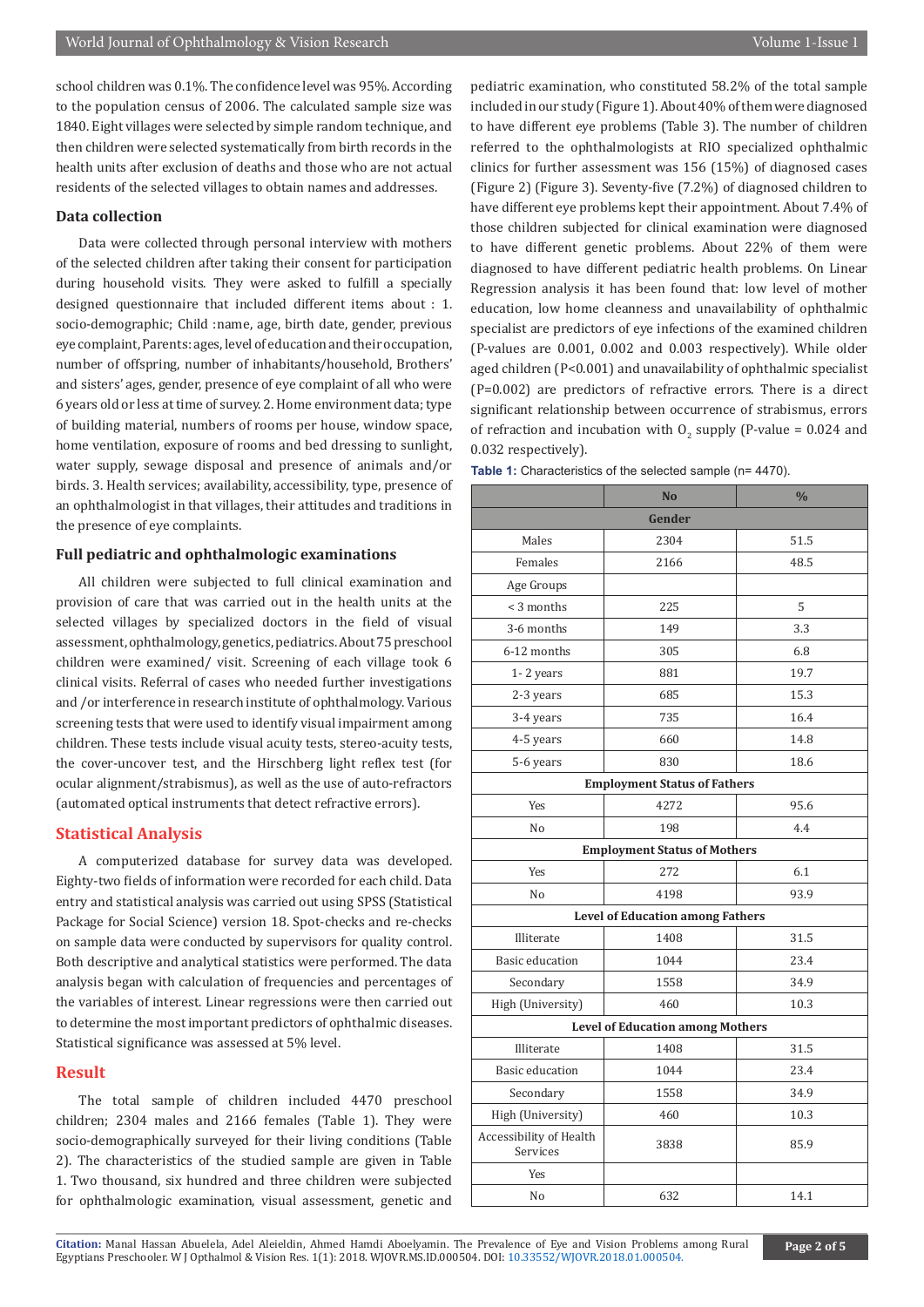| Availability of an Ophthalmologist |      |      |  |  |
|------------------------------------|------|------|--|--|
| Yes                                | 510  | 11.4 |  |  |
| No                                 | 3960 | 88.6 |  |  |

**Table 2:** Distribution of the selected sample according to their living conditions.

|                                                | N <sub>0</sub>                  | $\frac{0}{0}$ |  |  |  |
|------------------------------------------------|---------------------------------|---------------|--|--|--|
| <b>Source of water supply</b>                  |                                 |               |  |  |  |
| Stored water channel                           | 23                              | 0.5           |  |  |  |
| Running water<br>channel                       | 27                              | 0.6           |  |  |  |
| Stored Tape/pump                               | 1648                            | 36.9          |  |  |  |
| Running Tape/pump                              | 2730                            | 61.1          |  |  |  |
| <b>Others</b>                                  | 42                              | 0.9           |  |  |  |
| <b>Type of Building Material of Households</b> |                                 |               |  |  |  |
| Mud                                            | 63                              | 1.4           |  |  |  |
| Raw Brick                                      | 175                             | 3.9           |  |  |  |
| <b>Red Brick</b>                               | 3934                            | 88            |  |  |  |
| Stones                                         | 125                             | 2.8           |  |  |  |
| Wood                                           | 5                               | 0.1           |  |  |  |
| Tents                                          | 6                               | 0.1           |  |  |  |
| Others                                         | 162                             | 3.6           |  |  |  |
| <b>Good Ventilation</b>                        |                                 |               |  |  |  |
| Yes                                            | 4114                            | 92            |  |  |  |
| No                                             | 356                             | 8             |  |  |  |
|                                                | <b>Good Lighting Conditions</b> |               |  |  |  |
| Yes                                            | 4031                            | 90.2          |  |  |  |
| No                                             | 439                             | 9.8           |  |  |  |
| <b>Sanitary Latrine</b>                        |                                 |               |  |  |  |
| Yes                                            | 3711                            | 83            |  |  |  |
| No                                             | 759                             | 17            |  |  |  |
| <b>Availability of Electricity</b>             |                                 |               |  |  |  |
| <b>Yes</b>                                     | 4217                            | 94.3          |  |  |  |
| N <sub>0</sub>                                 | 253                             | 5.7           |  |  |  |
| Availability of Radio & TV                     |                                 |               |  |  |  |
| Yes                                            | 4078                            | 91.2          |  |  |  |
| No                                             | 392                             | 8.8           |  |  |  |

**Table 3:** Distribution of eye diseases among examined children.

|                                                   | No            | $\frac{0}{0}$ |
|---------------------------------------------------|---------------|---------------|
| Errors of refraction                              | 822           | 31.6          |
| Conjunctiva infections                            | 386           | 14.8          |
| Strabismus                                        | 155           | 6             |
| Eyelids (ptosis, chalazion, blepharitis,<br>NLDO) | 72            | 2.8           |
| Amblyopia                                         | 11            | 0.4           |
| Abnormal color vision                             | 10            | 0.4           |
| Corneal opacity, ulcer, megalocornea              | 9             | 0.3           |
| Optic nerve atrophy                               | 8             | 0.31          |
| Pinpoint                                          | 3             | 0.1           |
| Congenital cataract                               | $\mathcal{D}$ | 0.1           |
| Congenital glaucoma                               | 1             | 0.04          |







**Figure 2:** Prevalence of Eye Problems Among Studied Children.



## Different Eye Problems to RIO Clinics for Management.

#### **Discussion**

The importance of screening for visual problems in childhood is based on the recognition that 5% to 10% of preschoolers will have difficulties which, if left untreated, may interfere with the proper development of visual acuity[5].The goal of vision screening is to detect subnormal vision or risk factors that threaten visual development, preferably at a time when treatment can be initiated to yield the highest benefit and to improve their quality of life. A primary goal of vision screening in young children is the detection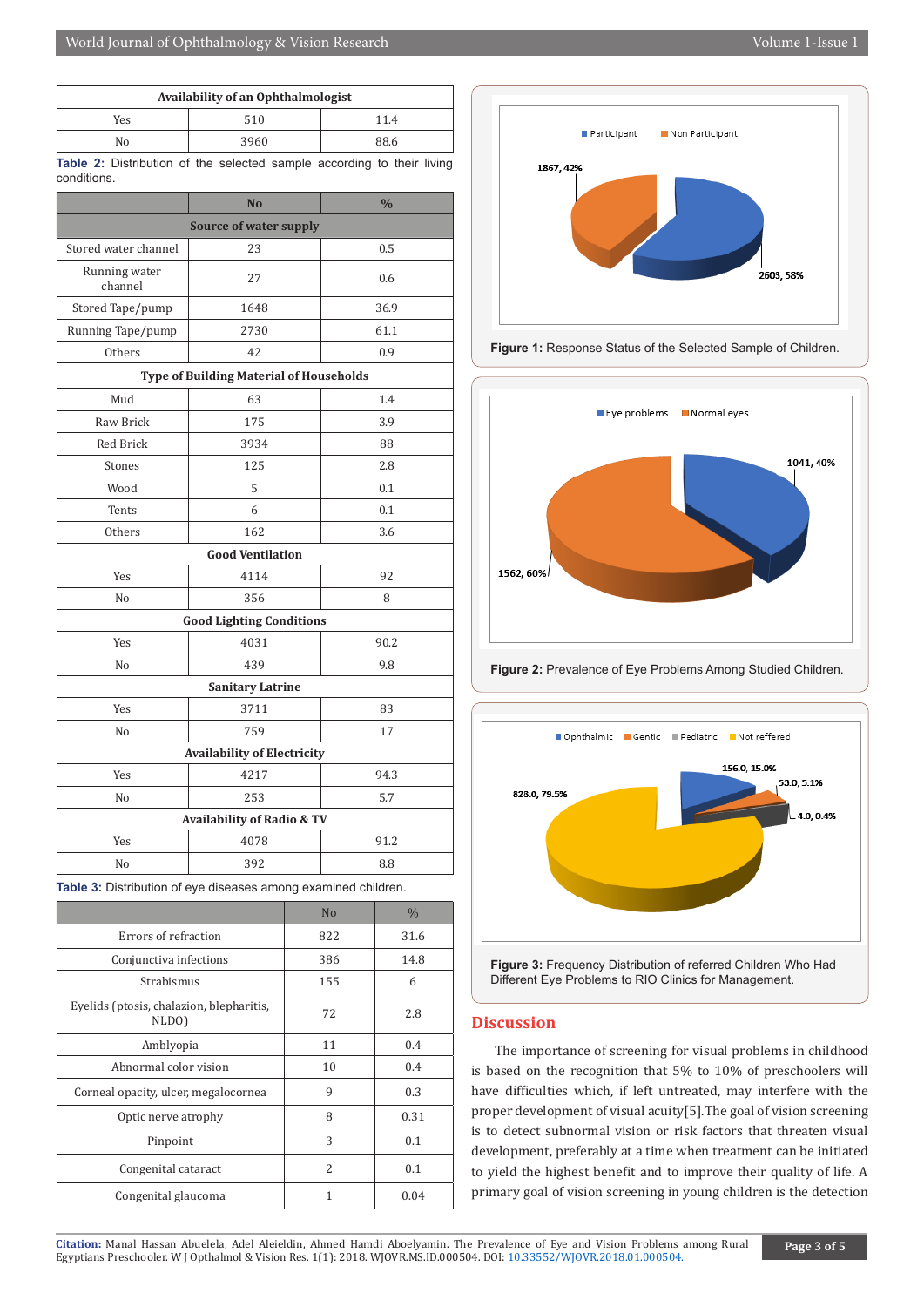of amblyopia or the risk factors for development of amblyopia, a neural deficit in vision that is estimated to be present in 1% to 4% of children [6,7].

Health services are available to 88.6% of sampled children and only 11% had accessibility to an ophthalmic specialist in the studied villages. It has been observed that many children were detected with eye problems and defective visions for the first time in our study. This supported the recommendation that adoption of universal vision and eye screening for preschool children is a must. We could identify 1041(40%) children with eye problems during screening which was much higher than that (4.5%) of Oman preschool children reported by Khandekal et al. [8] Oman has wellestablished primary health care (PHC) services which are easily accessible. Our prevalence estimate was also higher than (7.0%) of Saudi Arabian preschool children reported by Al-Rowaily [9].

The prevalence of eye diseases in our study differ from those in other countries. This return to ethnic groups, the difference in environment and atmosphere, and the difference in culture of people. Our prevalence estimate (6.0%) for strabismus in Preschool rural Egyptian children was much higher than in young Singaporean Chinese children aged 6 to 72 months, (0.80%) [10], Hispanic/Latino (2.4%) and African-American (2.5%) children who participated in the MEPEDS and also compared with Caucasian (3.3%) and African-American (2.1%) children in the BPEDS [11,12] It was also higher than in children aged between 4 and 7 years in the United States, United Kingdom, and Australia where the reported prevalence has ranged from 2.3% to 3.4% (Table 1) [13- 15]. Similar lower strabismus prevalence have been reported in other East Asian communities, such as those in Australia, Japan, and China [16]. and was also higher than (2.7%) in under five years old children in Oman [8] and was much higher that that (0.5%) reported among 4 to 6 years old Saudi Arabian children [9]. The prevalence estimate of amblyopia was 0 .4% among studied children which is much lower than that reported by Friedman et al. [12]; Mc Kean-Cowdin et al. [17]; MEPEDS, 2008 (0.8% to 2.6%) among children in United states. On the other hand, they reported lower prevalence of strabismus (2.1% to 3.5%), than that of our study (6%). Also strabismus constituted higher prevalence than that (2.7%) reported among preschool children in Oman [8] and (1.2%) among preschool Singaporean Chinese children aged 6 to 72 months [10]. It was more similar to that found in Saudi Arabian (0.5%) children in Riyadh [9]. Differences in study design and the lack of a consistent definition of amblyopia makes comparison with other studies difficult [17].

Refractive error, and myopia in particular, is one of the five leading causes of visual impairment in the world [18]. It is estimated that, by 2020, approximately one third of the world's population (2.5 billion) will be affected by myopia alone [19]. The prevalence of refractive error in children, particularly before the typical school commencement age of 6 to 7 years, has been assessed in only a limited number of population-based studies. Pediatric studies exploring refractive error have provided useful insights into the early development of refractive error [20]. The reduced vision that results from refractive error may affect academic performance, that can reduce choice of occupation and, therefore, socio-economic status in adult life. This can have a detrimental effect on both the individual and their community. Reduced vision can also impair the ability and inclination of a child to participate in class and to join in with peer sports and social activities thereby impeding personal development [21,22].

In our study, out of the 2603 children, 822 children were diagnosed as having one or more refractive error, with an over-all prevalence of 31.6%. Upon the comparison of our estimates with those of other studies, we found them to be higher than those of a study conducted in Egypt (22.1%) [23] and higher than those of studies conducted in countries like Saudi Arabian (4.5% to 23%) (9, 24,25), Qatar (19.7%) [24-26], Nepal (8.6%) [27] and India (13.09%) [28]. Our prevalence was also higher than Taiwan's and Srinagar's [29,30], Singaporean Chinese preschool children (21.6%) [31], African Americans (27.2%), White Americans (22.5%) [32]. Our prevalence was lower than Sweden study (35.0%) [33] and much lower than Southern China study (56.6%) [16]. The variation in prevalence could be attributed to the differences in definition of refractive error, age compositions of the study population, and refractive error measurement techniques.

Cataract is among the leading causes of blindness world-wide. [34] Additionally, although congenital cataract constitutes only a small proportion of these cases, it is one of the primary causes of treatable childhood blindness [35]. The prevalence of congenital cataract has been reported from 1 to 15 per 10,000 children worldwide, whereas it ranges from 1 to 3 per 10,000 births in developing countries. [35] The number of blind children due to congenital cataracts globally and in developing countries are 200,000 and 133,000, respectively [34]. The prevalence estimate of congenital cataract in our study was 0.08% i.e. 8/10000 preschool children. To our knowledge, published reports on population-based assessments of the prevalence and incidence of congenital cataract have been unavailable until now. Some available small-population studies have shown that the incidence of congenital cataract is approximately 5.0 per 10,000 births in China. In a large population, hospitals-based study, it has been found that congenital cataract patients accounted for 2.39% of Chinese children [35].

#### **Conclusion**

Preschool vision screening is critical to improving long-term vision outcomes. Unfortunately, many children do not receive timely vision screening. Public health activities, including work by Research Institute of Ophthalmology community outreach programs to improve surveillance and the delivery of vision screening within primary care settings, and state and local efforts to provide screening within the community, are central to decreasing the long-term morbidity associated with blinding eye diseases.

#### **Conflict of Interest**

The authors declare no conflict of interest, financial or otherwise.

#### **Acknowledgment**

We would like to thank the Ministry of health and population for supporting this study. We are also highly indebted to the study